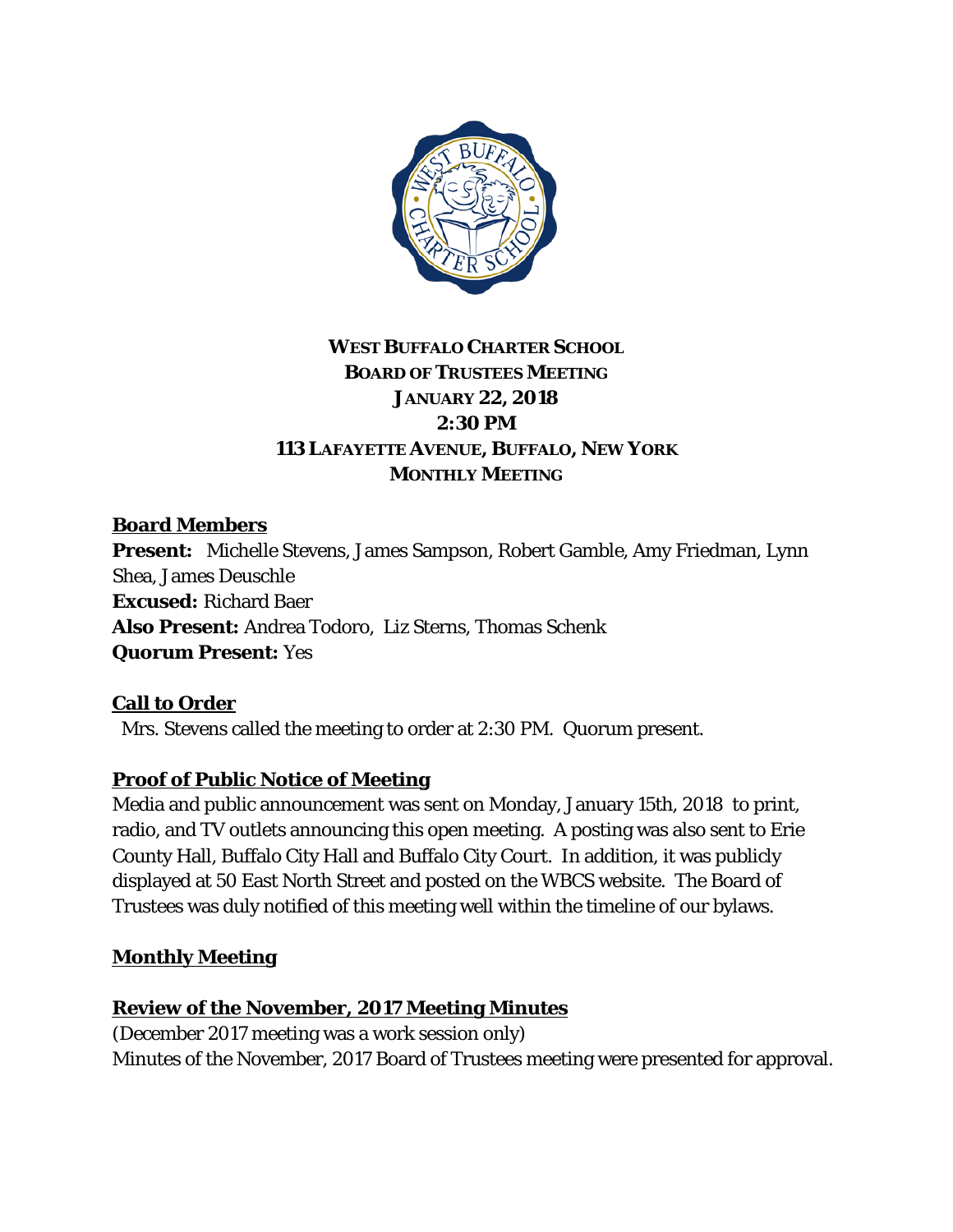**Upon motion duly made by Mr. Sampson and seconded by Mr. Deuschle, the minutes of the November 26th, 2017 Board meeting were approved as presented. All in favor. Non-opposed.**

**Upon motion duly made by Mr. Sampson and seconded by Mr. Deuschle, the November 30th, 2017 financials were approved as presented. All in favor. Non-opposed.**

**Upon motion duly made by Mr. Sampson and seconded by Mr. Deuschle, the Cradle Beach Living Classroom contract was approved as presented. All in favor. Non-opposed.**

### **Financial Report**

Mrs. Sterns presented the financial reports for the period ending December 31st, 2017 (a copy is attached hereto and made a part hereof).

- Mrs. Sterns presented information/overview of the State audit currently underway.
- Mr. Bear, although unable to physically attend the recent board meetings due to health-related issues, has been providing construction updates to the board on a weekly basis.
- Mrs. Sterns presented an overview of the current financials.

**Upon motion duly made by Mr. Sampson and seconded by Mrs. Friedman, the December 31st, 2017 financials were approved as presented. All in favor. Non-opposed.**

# **School Leader Report**

- Mrs. Todoro gave an overview of what to expect March 21st and March 22nd when SED visits WBCS for the mid-term renewal visit. Mrs. Todoro will confirm as to the day and time that SED will want to meet with the board (most likely on March 21st).
- Mrs. Todoro presented information pertaining to the Charter School/BPS Collaboration meeting that took place on January 19th, 2018. Various task forces will be established with WBCS taking the lead for the Special Education task force.